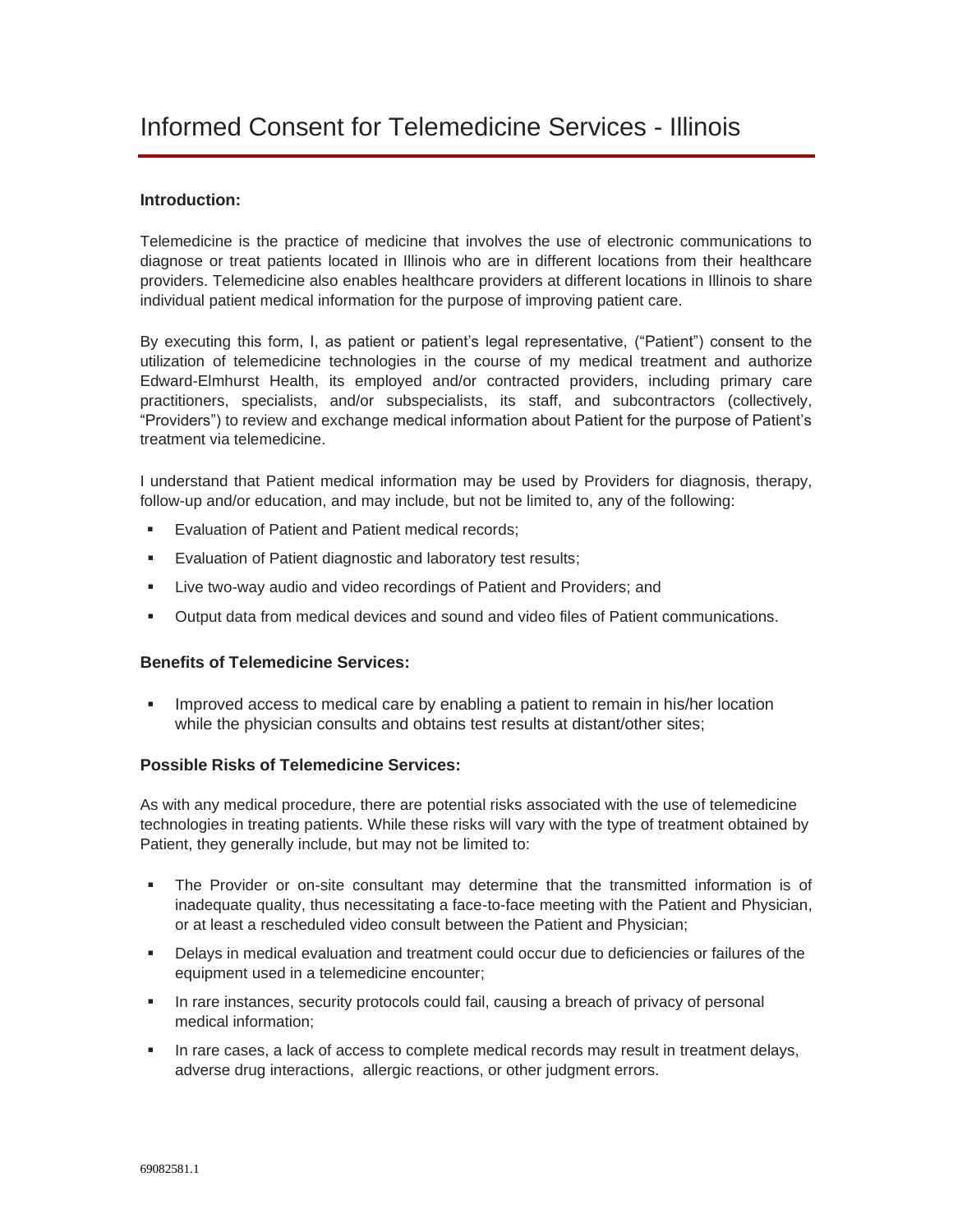#### Informed Consent for Telemedicine Services

By signing this form, I, as Patient, acknowledge and affirm that it has been explained to me and I understand the following:

- 1. Not all conditions are appropriate for diagnosis and/or treatment via telemedicine;
- 2. Telemedicine services, unlike direct in-person health care, are provided without direct, physical contact between a patient and healthcare provider and therefore present additional risks, including but not limited to, the risks listed above as well as failure to identify relevant symptoms, failure to diagnose or timely diagnose a condition, time delays between diagnosis and obtaining appropriate treatment requiring physical contact with a provider, and disruptions in care due to technological failures;
- 3. Patient is aware that alternatives to a telemedicine consultation are available and Patient will have an opportunity to discuss them and concerns with Provider when initiating telemedicine services;
- 4. The types of activities that are permitted using telemedicine services are limited by state law, insurance, payor source, and the practicalities of a patient's condition, but generally include patient evaluation, diagnosis, treatment, prescribing medications (other than controlled substances and, for other legend drugs, only in the limited circumstances permitted by applicable federal and state law), obtaining laboratory results, scheduling appointments, providing health care information, and clarifying medical advice;
- 5. That the telemedicine services may not be billed to or covered by my insurance or any other third party payor;
- 6. If I am in a clinic or other facility when seeking services via telemedicine, Provider may collaborate with an on-site clinician to perform the telemedicine services, and it is known and understood that Provider may not be informed of the clinician's knowledge, experiences, and qualifications in rendering such care and makes no representations or warranties regarding such on-site clinician's qualifications;
- 7. The quality of transmitted audio/visual communications and related data may affect the quality of services provided by Provider and may result in a disruption of care outside the control of Edward-Elmhurst Health or Provider. Patient assumes the risk for such a disruption of care and agrees, as a condition to accepting services via telemedicine, that neither Edward-Elmhurst Health or Provider is liable for any injuries or damages resulting from such a disruption.
- 8. In the event that communications are disrupted during treatment via telemedicine, Patient will contact his/her primary care physician for non-emergencies. In the event of a medical emergency or disruption during treatment via telemedicine constituting an emergency, Patient is directed to and agrees to call their local emergency dispatch (usually 911) for follow-up, inperson medical care, as appropriate;
- 9. Information may be lost due to technical failures, for which Provider, Edward-Elmhurst Health, and their respective affiliates shall not be held liable;
- 10. My healthcare information may be shared with other individuals for scheduling, billing, laboratory services, or other related purposes as permitted by HIPAA and other applicable federal and state laws and regulations, and I will provide the name and contact information for a physician of my election for medical records to be forwarded for follow-up care;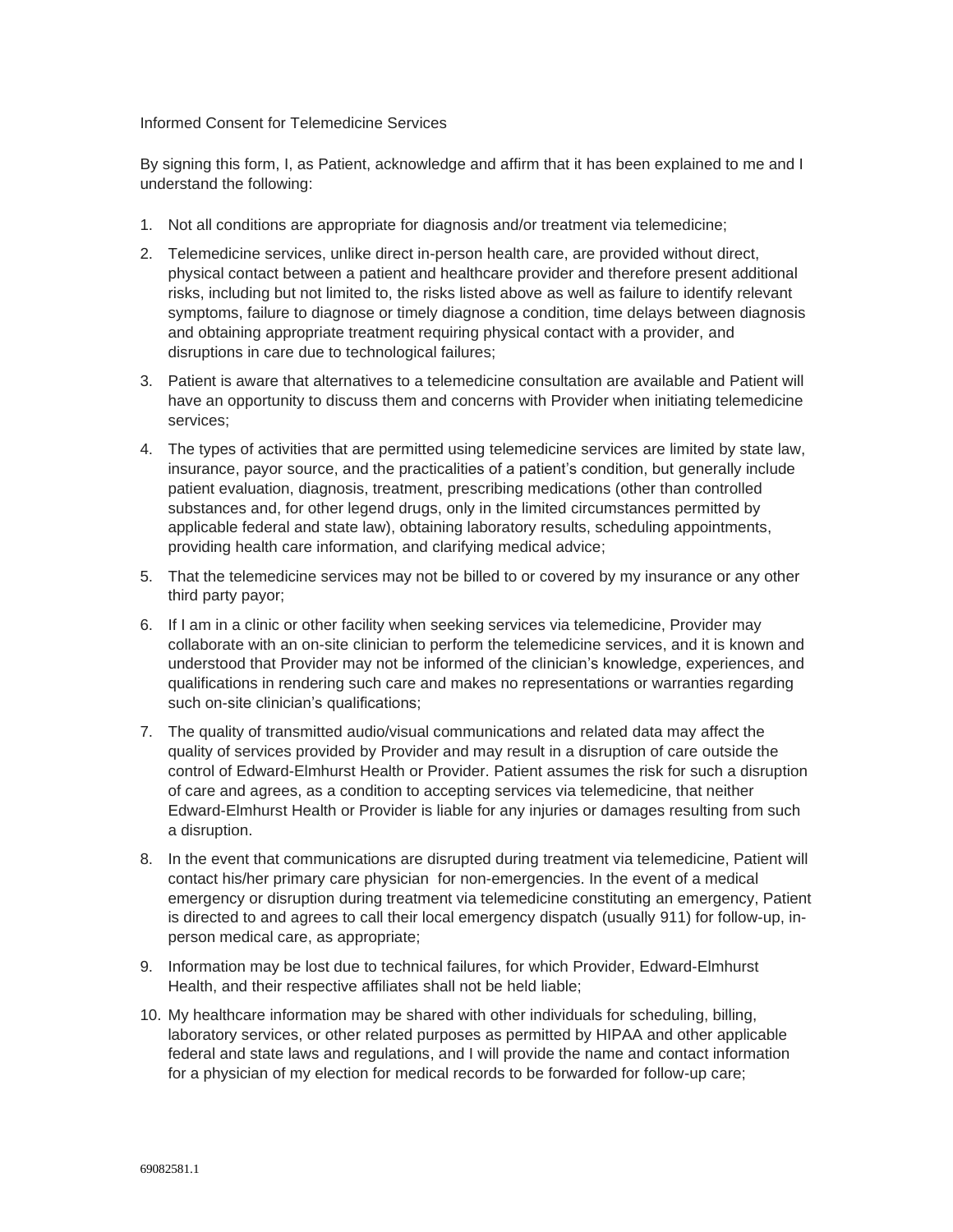- 11. Patient controls the location from which he/she seeks telemedicine services and assumes the risk of a breach of his/her privacy (i.e. being overheard) by a third party during the telemedicine services.
- 12. If Patient permits, one or more on-site providers may be present during the consultation in order to operate the telemedicine equipment or assist in rendering services to Patient and will be directed by Provider, at the initiation of telemedicine services, to at all times maintain the privacy and confidentiality of the patient information obtained. To the extent Provider is aware of an on-site provider's presence, Patient will be informed of their presence in the consultation and will have the right to request the following: (1) to omit specific details of my medical history/physical examination that are personally sensitive to me; (2) to ask nonmedical personnel to leave the telemedicine examination room; and/or (3) to terminate the consultation at any time. To the extent Patient permits another person to be present with or overhear Patient during telemedicine services, neither Provider nor Edward-Elmhurst Health or their affiliates shall be liable for such person's subsequent knowledge, use of, or sharing of Patient's protected health information or violation of Patient's privacy and confidentiality rights;
- 13. The laws that protect the privacy and confidentiality of medical information also apply to telemedicine, and no information obtained in the use of telemedicine which identifies Patient may be disclosed to a third party without Patient's written consent except in a care emergency or as otherwise permitted by applicable law;
- 14. All patient communications, recordings and records will remain confidential. Systems used for the electronic communications will incorporate network and software security protocols to protect the confidentiality of patient information and imaging data, and will include measures to safeguard the data and to ensure its integrity against intentional or unintentional corruption.
- 15. Despite the security precautions taken by Provider, there is a risk that security protocols could fail, causing a breach of privacy of personal medical information;
- 16. Telemedicine services may not be provided solely via a phone call, text message, or written correspondence with a provider;
- 17. Outcomes of this telemedicine consultation cannot be guaranteed or assured; and
- 18. I have the right to withhold or withdraw my consent to the use of telemedicine in the course of my care at any time, without affecting my right to future care or treatment.

By signing this "INFORMED CONSENT FOR TELEMEDICINE SERVICES" form, I, as Patient or Patient's authorized legal representative, hereby give informed consent for the use of telemedicine in Patient's medical care under the terms and conditions described herein and verify that Patient has:

- 1. Read the whole consent form and fully understands the information provided above regarding telemedicine, including its benefits and risks;
- 2. Discussed the information contained herein with Provider and had all of his/her questions answered to his/her reasonable satisfaction to make a voluntary, informed decision regarding the use of telemedicine services; and
- 3. Is located in the State of Illinois during the performance of telemedicine services furnished by Edward-Elmhurst Health or Provider.